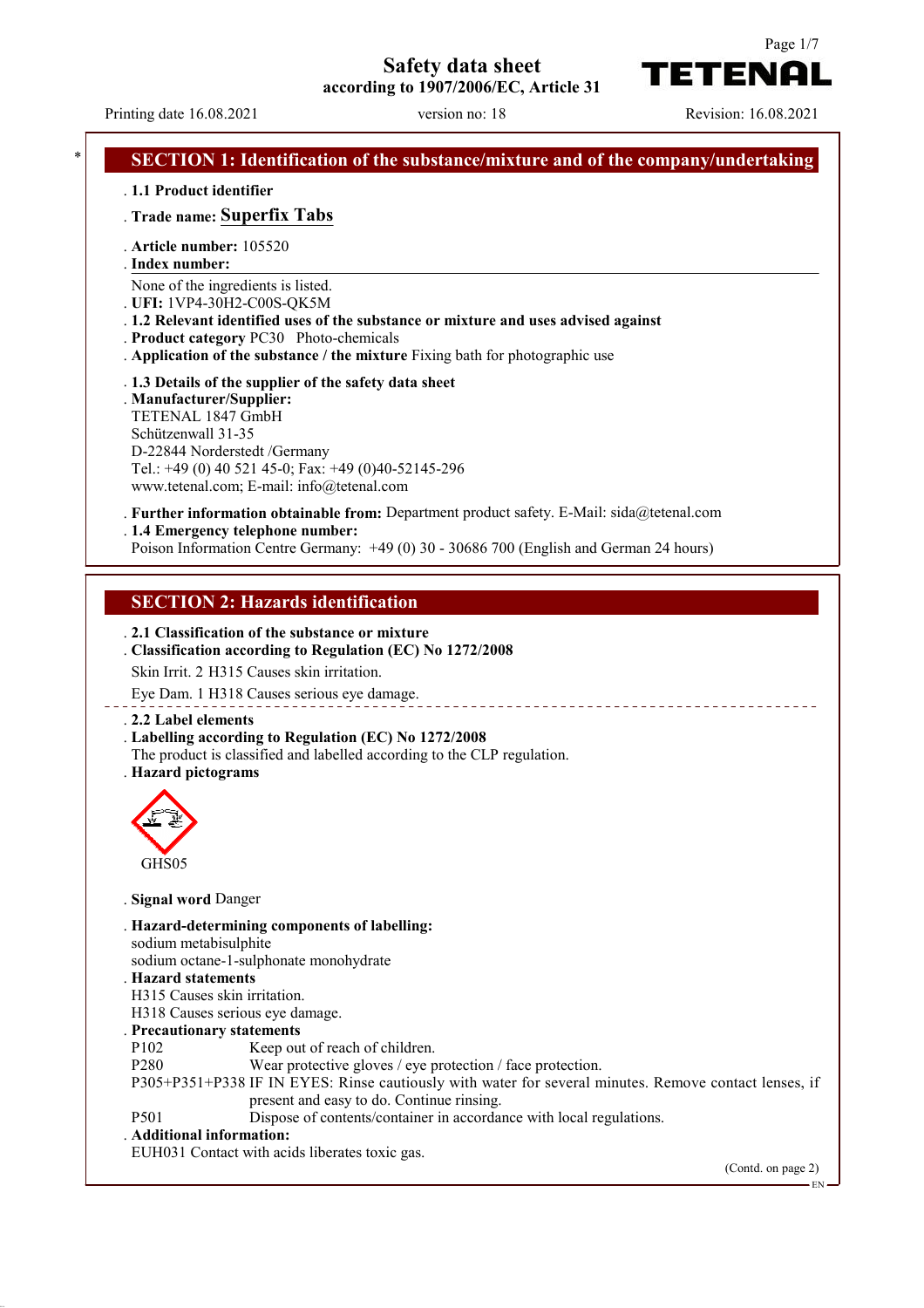Printing date 16.08.2021 version no: 18 Revision: 16.08.2021

**Trade name: Superfix Tabs**

- . **2.3 Other hazards**
- . **Results of PBT and vPvB assessment**
- . **PBT:** Not applicable.
- . **vPvB:** Not applicable.

## **SECTION 3: Composition/information on ingredients**

#### . **3.2 Chemical characterisation: Mixtures**

. **Description:** Mixture of substances listed below and with nonhazardous additions.

| Dangerous components:      |                                                                                             |             |
|----------------------------|---------------------------------------------------------------------------------------------|-------------|
| CAS: 7681-57-4             | sodium metabisulphite                                                                       | $10 - 25\%$ |
| EINECS: 231-673-0          | $\leftrightarrow$ Eye Dam. 1, H318; $\leftrightarrow$ Acute Tox. 4, H302                    |             |
| Index number: 016-063-00-2 |                                                                                             |             |
| Reg.nr.: 01-2119531326-45  |                                                                                             |             |
| CAS: 5324-84-5             | sodium octane-1-sulphonate monohydrate                                                      | $1 - 5\%$   |
| EINECS: 226-195-4          | Skin Corr. 1B, H314; Eye Dam. 1, H318; $\circled{}$ STOT SE 3, H335                         |             |
| Not hazardous components:  |                                                                                             |             |
| $CAS: 7783-18-8$           | Ammonium thiosulphate                                                                       | $50-90%$    |
| EINECS: 231-982-0          |                                                                                             |             |
| Reg.nr.: 01-2119537325-41  |                                                                                             |             |
| CAS: 7772-98-7             | sodium thiosulphate waterfree; (Pentahydrat CAS 10102-17-7)                                 | $5 - 10\%$  |
| EINECS: 231-867-5          |                                                                                             |             |
| Reg.nr.: 01-2119531537-38  |                                                                                             |             |
|                            | . Additional information: For the wording of the listed hazard phrases refer to section 16. |             |

## **SECTION 4: First aid measures**

- . **4.1 Description of first aid measures**
- . **General information:** Take affected persons out into the fresh air.
- . **After inhalation:**
- Supply fresh air; consult doctor in case of complaints.
- Supply fresh air.
- . **After skin contact:** Immediately rinse with water.
- . **After eye contact:** Rinse opened eye for several (15 min) under running water.
- . **After swallowing:** Rinse out mouth and then drink plenty of water.
- . **4.2 Most important symptoms and effects, both acute and delayed**
- No further relevant information available.
- . **4.3 Indication of any immediate medical attention and special treatment needed**
- No further relevant information available.

# **SECTION 5: Firefighting measures**

- . **5.1 Extinguishing media**
- . **Suitable extinguishing agents:** Use fire extinguishing methods suitable to surrounding conditions.
- . **5.2 Special hazards arising from the substance or mixture**
- Formation of toxic gases is possible during heating or in case of fire.
- . **5.3 Advice for firefighters**
- . **Protective equipment:** No special measures required.

### **SECTION 6: Accidental release measures**

. **6.1 Personal precautions, protective equipment and emergency procedures** Ensure adequate ventilation

- . **6.2 Environmental precautions:** Do not allow to enter sewers/ surface or ground water.
- . **6.3 Methods and material for containment and cleaning up:** Pick up mechanically.

(Contd. on page 3)

(Contd. of page 1)

EN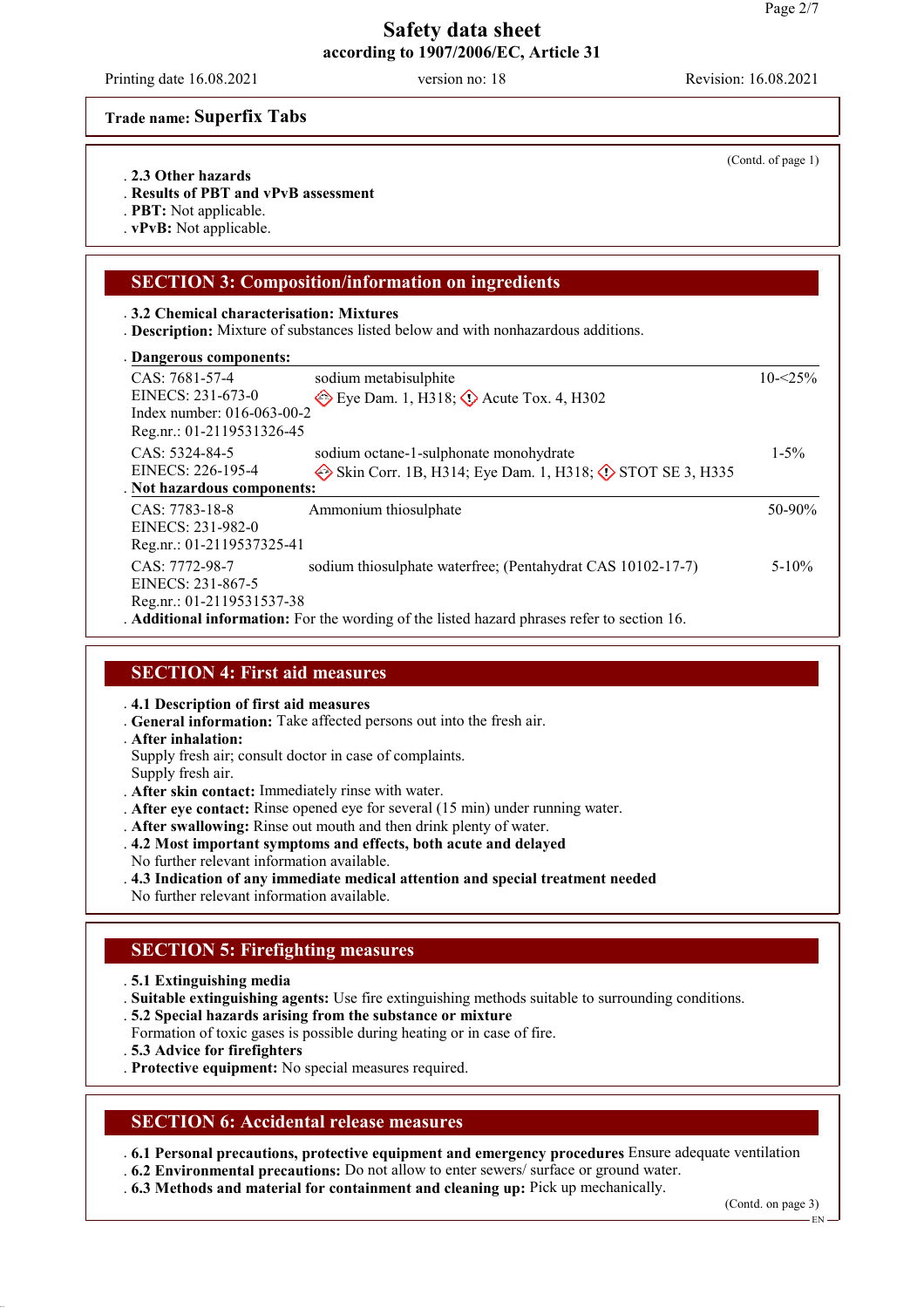Printing date 16.08.2021 version no: 18 Revision: 16.08.2021

### **Trade name: Superfix Tabs**

#### . **6.4 Reference to other sections**

No dangerous substances are released.

See Section 7 for information on safe handling.

See Section 8 for information on personal protection equipment.

See Section 13 for disposal information.

## **SECTION 7: Handling and storage**

- . **7.1 Precautions for safe handling** No special measures required.
- . **Information about fire and explosion protection:** No special measures required.
- . **7.2 Conditions for safe storage, including any incompatibilities**
- . **Storage:**
- . **Requirements to be met by storerooms and receptacles:** No special requirements.
- . **Information about storage in one common storage facility:**

Store away from foodstuffs.

Store away from water.

#### . **Further information about storage conditions:**

Protect from heat and direct sunlight.

Protect from humidity and water.

Store under lock and key and out of the reach of children.

Recommended storage temperature: 5-30°C

. **7.3 Specific end use(s)** No further relevant information available.

## \* **SECTION 8: Exposure controls/personal protection**

#### . **8.1 Control parameters**

. **Additional information about design of technical facilities:** No further data; see item 7.

. Ingredients with limit values that require monitoring at the workplace:

#### **7681-57-4 sodium metabisulphite (10-<25%)**

| WEL (Great Britain) Long-term value: 5 mg/m <sup>3</sup> |  |  |  |
|----------------------------------------------------------|--|--|--|
|----------------------------------------------------------|--|--|--|

| REL (USA) | Long-term value: $5 \text{ mg/m}^3$ |  |
|-----------|-------------------------------------|--|
|           |                                     |  |

TLV (USA) Long-term value: 5 mg/m<sup>3</sup>  $A<sub>4</sub>$ 

### **25322-68-3 Polyethylene glycol (5-10%)**

WEEL (USA) Long-term value:  $10 \text{ mg/m}^3$ 

(H); MW>200

. **Additional information:** The lists valid during the making were used as basis.

#### . **8.2 Exposure controls**

## . **Personal protective equipment:**

#### . **General protective and hygienic measures:**

The usual precautionary measures are to be adhered to when handling chemicals.

Avoid contact with the eyes and skin.

## . **Respiratory protection:**

Not required.

Ensure adequate ventilation

### . **Protection of hands:**

The glove material has to be impermeable and resistant to the product/ the substance/ the preparation.

Selection of the glove material on consideration of the penetration times, rates of diffusion and the degradation . **Material of gloves**

The selection of the suitable gloves does not only depend on the material, but also on further marks of quality and varies from manufacturer to manufacturer. As the product is a preparation of several substances, the resistance of the glove material can not be calculated in advance and has therefore to be checked prior to the application.

Butyl rubber, BR

(Contd. on page 4)

(Contd. of page 2)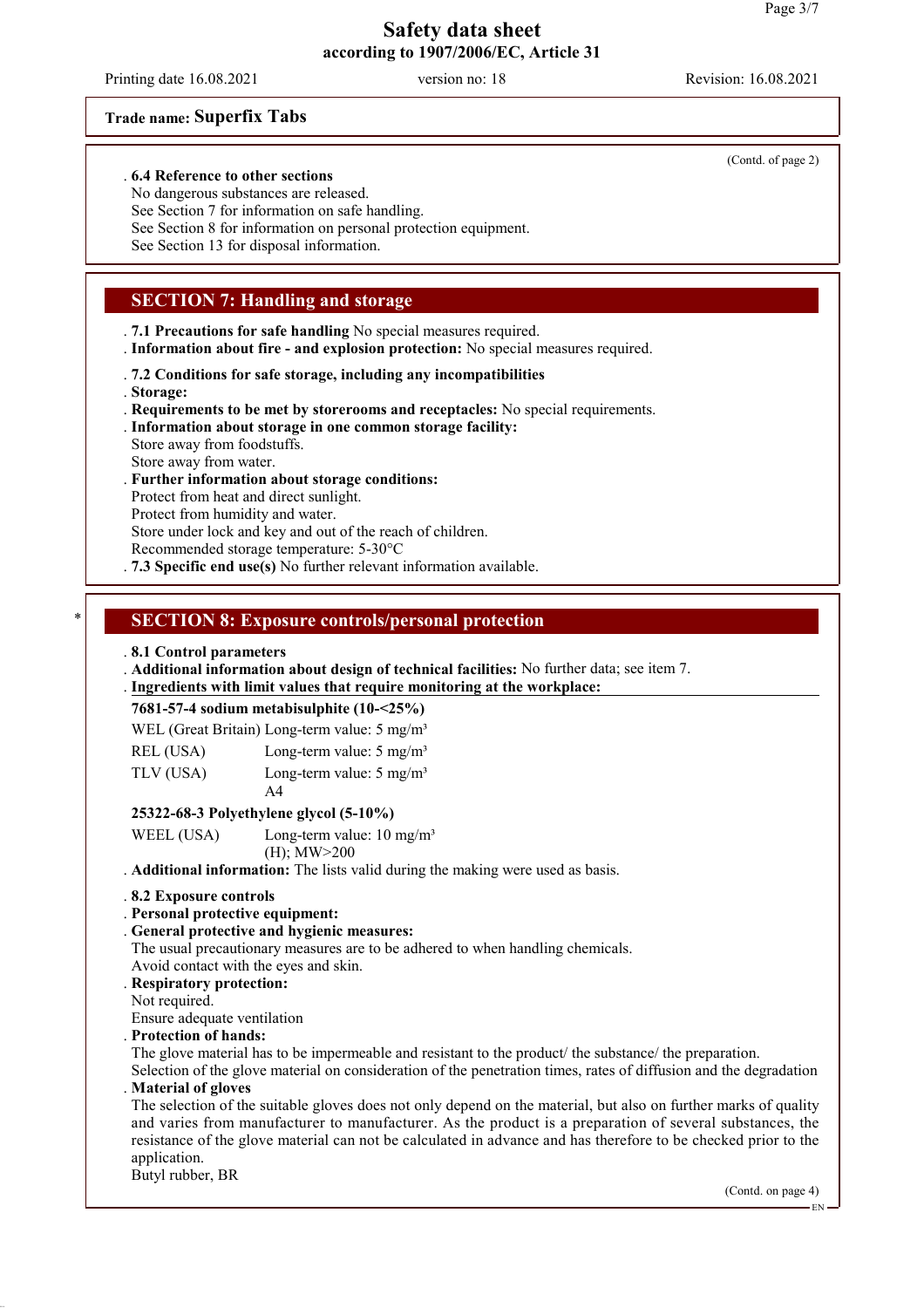Printing date 16.08.2021 version no: 18 Revision: 16.08.2021

### **Trade name: Superfix Tabs**

### . **Penetration time of glove material**

Gove material breakthroug-time layer thickness<br>Butyl rubber:  $\geq 480$  min  $\geq 0.4$ mm

Neoprene:

Nitrile rubber:  $\geq 480$  min  $\geq 0.38$ mm<br>Neoprene:  $\geq 240$  min  $\geq 0.65$ mm

Butyl rubber:  $\geq 480 \text{ min}$   $\geq 0.4 \text{ mm}$ <br>Nitrile rubber:  $\geq 480 \text{ min}$   $\geq 0.38 \text{ mm}$ 

. **Eye protection:** Safety glasses

. **Body protection:** Protective work clothing

# **SECTION 9: Physical and chemical properties** . **9.1 Information on basic physical and chemical properties** . **General Information** . **Appearance:** Form: Tablets **Colour:** Whitish **Odour:** Odourless . Odour threshold: Not determined. . **pH-value at 20 °C:** 6 . **Change in condition Melting point/freezing point:** Undetermined. **Initial boiling point and boiling range:** Undetermined. . **Flash point:** Not applicable. . **Flammability (solid, gas):** Not determined. . **Decomposition temperature:** Not determined. . **Auto-ignition temperature:** Product is not selfigniting. . **Explosive properties:** Product does not present an explosion hazard. . **Explosion limits:** Lower: Not determined. Upper: Not determined. . **Vapour pressure at 20 °C:** 1 hPa . **Density:** Not determined. . **Relative density** Not determined. **Vapour density** Not applicable.<br> **Evaporation rate** Not applicable. . Evaporation rate . **Solubility in / Miscibility with** water: Soluble. . **Partition coefficient: n-octanol/water:** Not determined. . **Viscosity: Dynamic:** Not applicable. **Kinematic:** Not applicable. . **Solvent content: Solids content:** 100.0 % **9.2 Other information** No further relevant information available.

# **SECTION 10: Stability and reactivity**

. **10.1 Reactivity** No further relevant information available.

(Contd. of page 3)

EN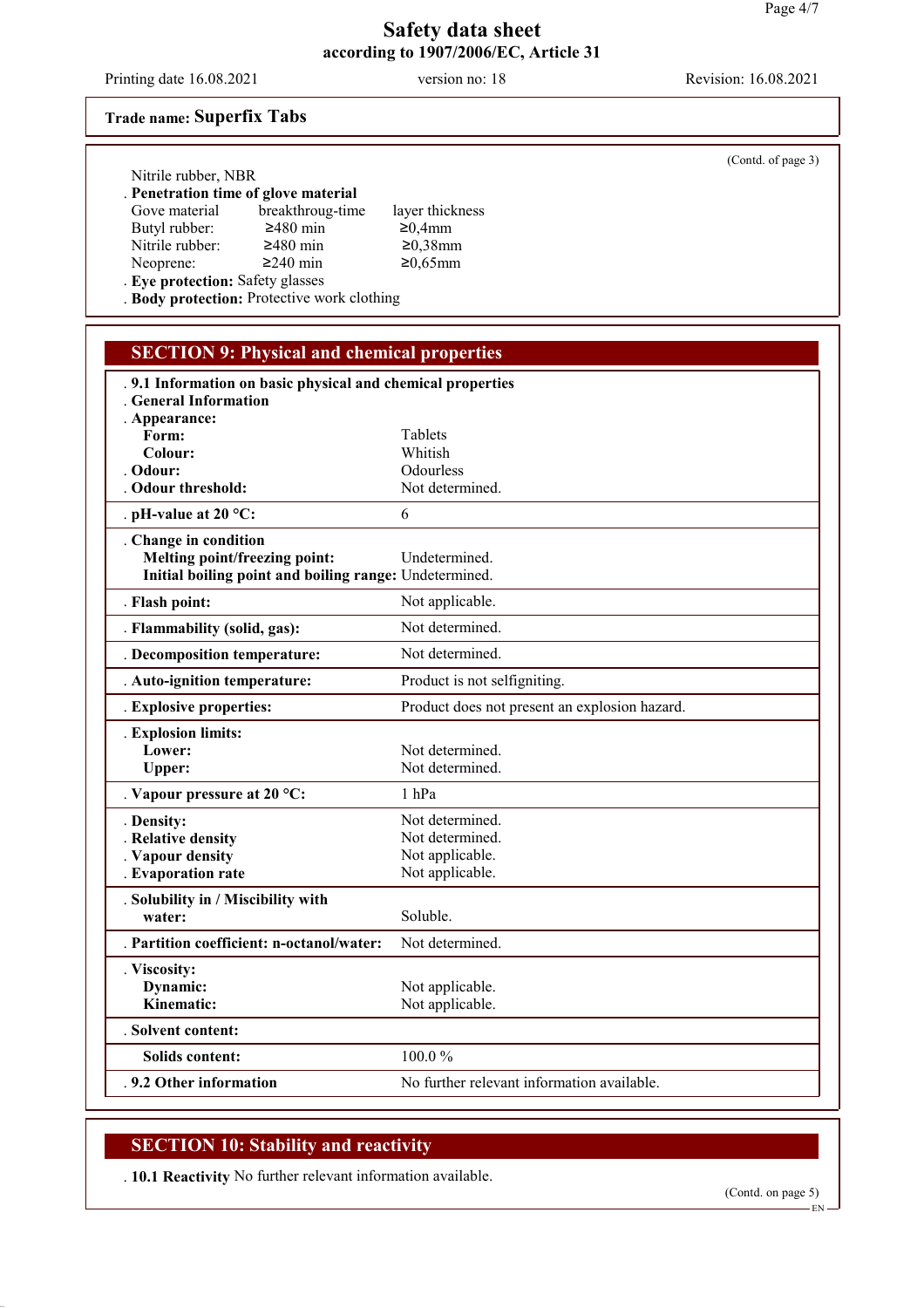Printing date 16.08.2021 version no: 18 Revision: 16.08.2021

**Trade name: Superfix Tabs**

- . **10.2 Chemical stability**
- . **Thermal decomposition / conditions to be avoided:** Stable at environment temperature.
- . **10.3 Possibility of hazardous reactions** No dangerous reactions known.
- . **10.4 Conditions to avoid** No further relevant information available.
- . **10.5 Incompatible materials:** No further relevant information available.
- . **10.6 Hazardous decomposition products:** Carbon monoxide and carbon dioxide

## **SECTION 11: Toxicological information**

- . **11.1 Information on toxicological effects**
- . **Acute toxicity** Based on available data, the classification criteria are not met.
- . **Primary irritant effect:**
- . **Skin corrosion/irritation**
- Causes skin irritation.
- . **Serious eye damage/irritation**
- Causes serious eye damage.
- . **Respiratory or skin sensitisation** Based on available data, the classification criteria are not met.
- . **Additional toxicological information:**
- . **CMR effects (carcinogenity, mutagenicity and toxicity for reproduction)**
- . **Germ cell mutagenicity** Based on available data, the classification criteria are not met.
- . **Carcinogenicity** Based on available data, the classification criteria are not met.
- . **Reproductive toxicity** Based on available data, the classification criteria are not met.
- . **STOT-single exposure** Based on available data, the classification criteria are not met.
- . **STOT-repeated exposure** Based on available data, the classification criteria are not met.
- . **Aspiration hazard** Based on available data, the classification criteria are not met.

### **SECTION 12: Ecological information**

- . **12.1 Toxicity**
- . **Aquatic toxicity:** No further relevant information available.
- . **12.2 Persistence and degradability** No further relevant information available.
- . **12.3 Bioaccumulative potential** No further relevant information available.
- . **12.4 Mobility in soil** No further relevant information available.
- . **Additional ecological information:**
- . **General notes:**
- Do not allow product to reach ground water, water course or sewage system.
- Water hazard class 1 (German Regulation) (Self-assessment): slightly hazardous for water
- . **12.5 Results of PBT and vPvB assessment**
- . **PBT:** Not applicable.
- . **vPvB:** Not applicable.
- . **12.6 Other adverse effects** No further relevant information available.

### **SECTION 13: Disposal considerations**

#### . **13.1 Waste treatment methods**

. **Recommendation**

Rinse out concentrate residues with some of the water used for the solution and add to the solution in question. Return the containers for recycling without concentrate residues. For further information on waste management techniques for photographic chemicals please contact the local environmental authorities.

- . **Uncleaned packaging:**
- . **Recommendation:** Disposal must be made according to official regulations.
- . **Recommended cleansing agents:** Water, if necessary together with cleansing agents.

(Contd. on page 6)

(Contd. of page 4)

EN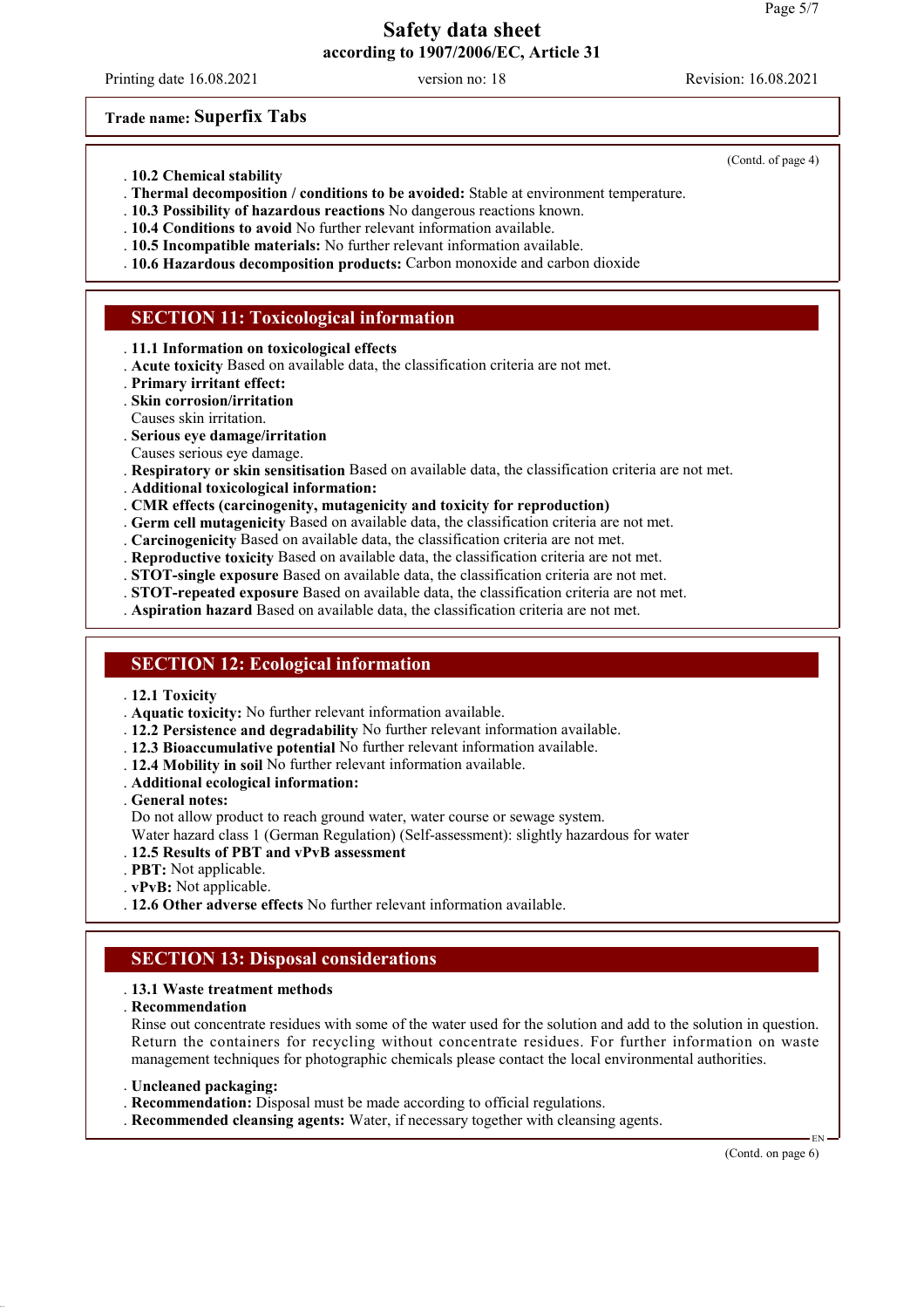Printing date 16.08.2021 version no: 18 Revision: 16.08.2021

#### **Trade name: Superfix Tabs**

(Contd. of page 5)

| <b>SECTION 14: Transport information</b>                                            |                 |  |
|-------------------------------------------------------------------------------------|-----------------|--|
| $.14.1$ UN-Number<br>. ADR, IMDG, IATA                                              | Void            |  |
| . 14.2 UN proper shipping name<br>. ADR, IMDG, IATA                                 | Void            |  |
| . 14.3 Transport hazard class(es)                                                   |                 |  |
| . ADR, ADN, IMDG, IATA<br>. Class                                                   | Void            |  |
| . 14.4 Packing group<br>. ADR, IMDG, IATA                                           | Void            |  |
| .14.5 Environmental hazards:<br>. Marine pollutant:                                 | N <sub>0</sub>  |  |
| . 14.6 Special precautions for user                                                 | Not applicable. |  |
| . 14.7 Transport in bulk according to Annex II of<br><b>Marpol and the IBC Code</b> | Not applicable. |  |
| . UN "Model Regulation":                                                            | Void            |  |

. **15.1 Safety, health and environmental regulations/legislation specific for the substance or mixture** . **Labelling according to Regulation (EC) No 1272/2008** GHS label elements

. **Directive 2012/18/EU**

. **Named dangerous substances - ANNEX I** None of the ingredients is listed.

. **REGULATION (EC) No 1907/2006 ANNEX XVII** Conditions of restriction: 65

**DIRECTIVE 2011/65/EU on the restriction of the use of certain hazardous substances in electrical and electronic equipment – Annex II**

None of the ingredients is listed.

. **15.2 Chemical safety assessment:** A Chemical Safety Assessment has not been carried out.

## **SECTION 16: Other information**

This information is based on our present knowledge. However, this shall not constitute a guarantee for any specific product features and shall not establish a legally valid contractual relationship.

#### . **Relevant phrases**

H302 Harmful if swallowed.

H314 Causes severe skin burns and eye damage.

H318 Causes serious eye damage.

H335 May cause respiratory irritation.

. **Contact:** E: sida@tetenal.com

. **Abbreviations and acronyms:**

RID: Règlement international concernant le transport des marchandises dangereuses par chemin de fer (Regulations Concerning the International Transport of Dangerous Goods by Rail)

IATA-DGR: Dangerous Goods Regulations by the "International Air Transport Association" (IATA)

ICAO: International Civil Aviation Organisation

ICAO-TI: Technical Instructions by the "International Civil Aviation Organisation" (ICAO)

ADR: Accord relatif au transport international des marchandises dangereuses par route (European Agreement Concerning the International Carriage of Dangerous Goods by Road)

IMDG: International Maritime Code for Dangerous Goods

IATA: International Air Transport Association

GHS: Globally Harmonised System of Classification and Labelling of Chemicals

EINECS: European Inventory of Existing Commercial Chemical Substances

ELINCS: European List of Notified Chemical Substances

CAS: Chemical Abstracts Service (division of the American Chemical Society)

PBT: Persistent, Bioaccumulative and Toxic

vPvB: very Persistent and very Bioaccumulative

Acute Tox. 4: Acute toxicity – Category 4 Skin Corr. 1B: Skin corrosion/irritation – Category 1B

Skin Irrit. 2: Skin corrosion/irritation – Category 2

(Contd. on page 7)

EN